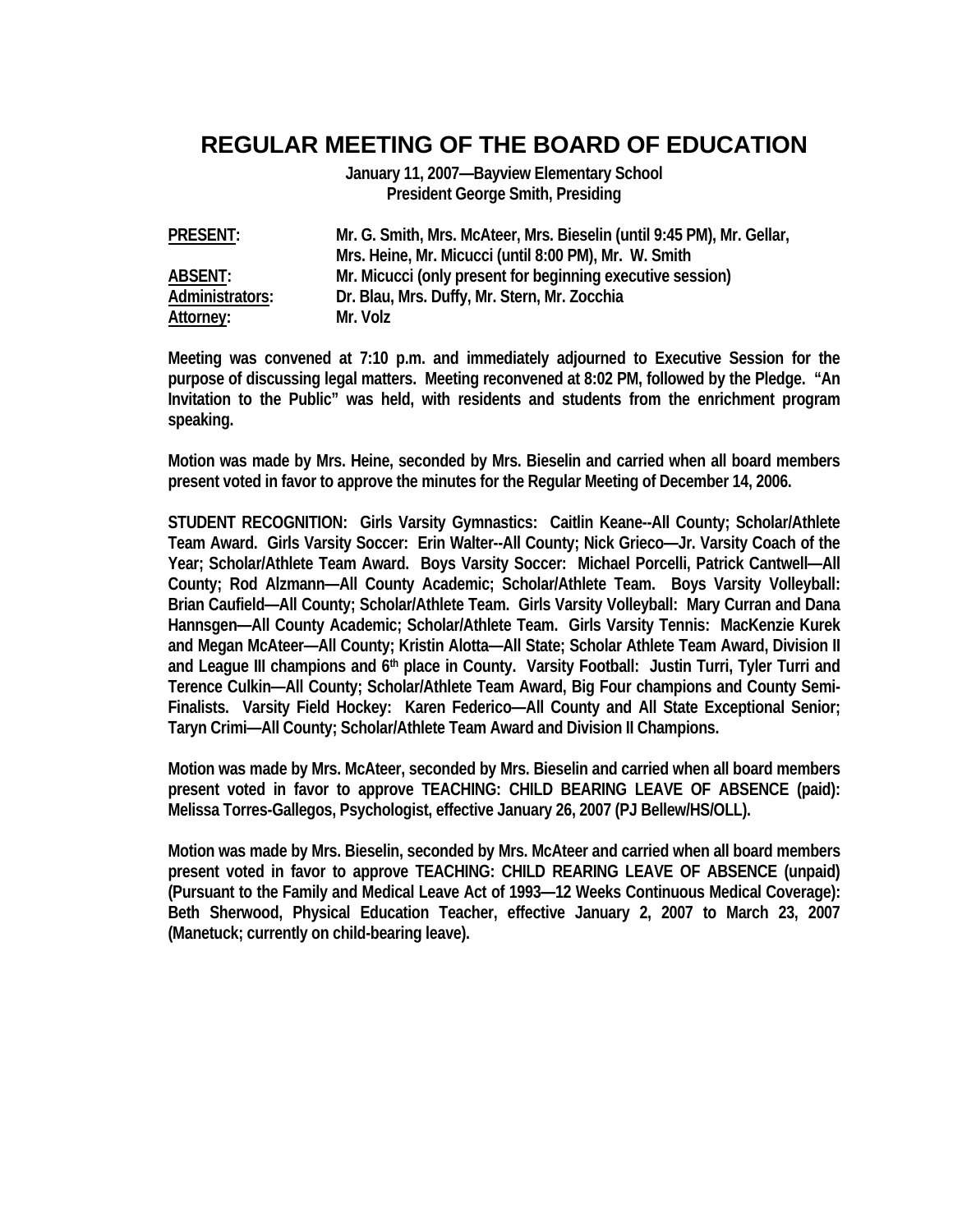**Page 2 Regular Meeting January 11, 2007** 

**Motion was made by Mrs. McAteer, seconded by Mrs. Bieselin and carried when all board members present voted in favor to approve TEACHING: CHILD REARING LEAVE OF ABSENCE (unpaid) (Pursuant to the Family and Medical Leave Act of 1993—12 Weeks Continuous Medical Coverage): Jeanne Flad, Special Education Teacher, effective January 8, 2007 to February 9, 2007 (Udall; currently on child-bearing leave).** 

**Motion was made by Mr. Gellar, seconded by Mrs. McAteer and carried when all board members present voted in favor to approve TEACHING: CHILD REARING LEAVE OF ABSENCE (unpaid): Kristine Hagens, Science Teacher, effective December 14, 2006 to June 30, 2007 (Udall; currently on child bearing leave).** 

**Motion was made by Mrs. McAteer, seconded by Mr. Gellar and carried when all board members present voted in favor to approve TEACHING: CHILD REARING LEAVE OF ABSENCE (unpaid): Ann Barry, English Teacher, effective January 2, 2007 to June 30, 2007 (High School; currently on FMLA).** 

**Motion was made by Mrs. Bieselin, seconded by Mrs. McAteer and carried when all board members present voted in favor to approve TEACHING: LEAVE OF ABSENCE (unpaid): Elizabeth Walsh-Bulger, effective January 12, 2007 (alternative School coordinator – two nights; approved at 11/9/06 meeting;** *change in effective date***).** 

**Motion was made by Mrs. McAteer, seconded by Mrs. Bieselin and carried when all board members present voted in favor to approve TEACHING: LEAVE OF ABSENCE (unpaid): M. Susan Pitagno, Reading Teacher, effective January 29, 2007 to June 30, 2007 (Westbrook/Udall).** 

**Motion was made by Mr. Gellar, seconded by Mrs. Heine and carried when all board members present voted in favor to approve TEACHING: REGULAR SUBSTITUTE APPOINTMENTS: Heather Stein, English Teacher, effective September 5, 2006 to June 30, 2007 (H.S., Step 11, replacing A. Barry on CRL).** 

**Motion was made by Mrs. Bieselin, seconded by Mrs. McAteer and carried when all board members present voted in favor to approve TEACHING: REGULAR SUBSTITUTE: Frank Rapczyk, Science Teacher, effective September 15, 2007 to June 30, 2007 (Udall, Step 14, replacing K. Hagens on CRL).** 

**Motion was made by Mr. Gellar, seconded by Mrs. Bieselin and carried when all board members present voted in favor to approve TEACHING: REGULAR SUBSTITUTE: Devon Podesta, Social Worker, effective January 26, 2007 to June 30, 2007 (HS, Step 14, replacing D. Morgan on CRL).** 

**Motion was made by Mrs. Heine, seconded by Mrs. McAteer and carried when all board members present voted in favor to approve TEACHING ASSISTANT: PROBATIONARY APPOINTMENT: Jessica Heal, Teaching Assistant, effective September 27, 2006 to September 26, 2009 (Bayview, Step 6, appointed at 10/12/06 meeting;** *change in step***).**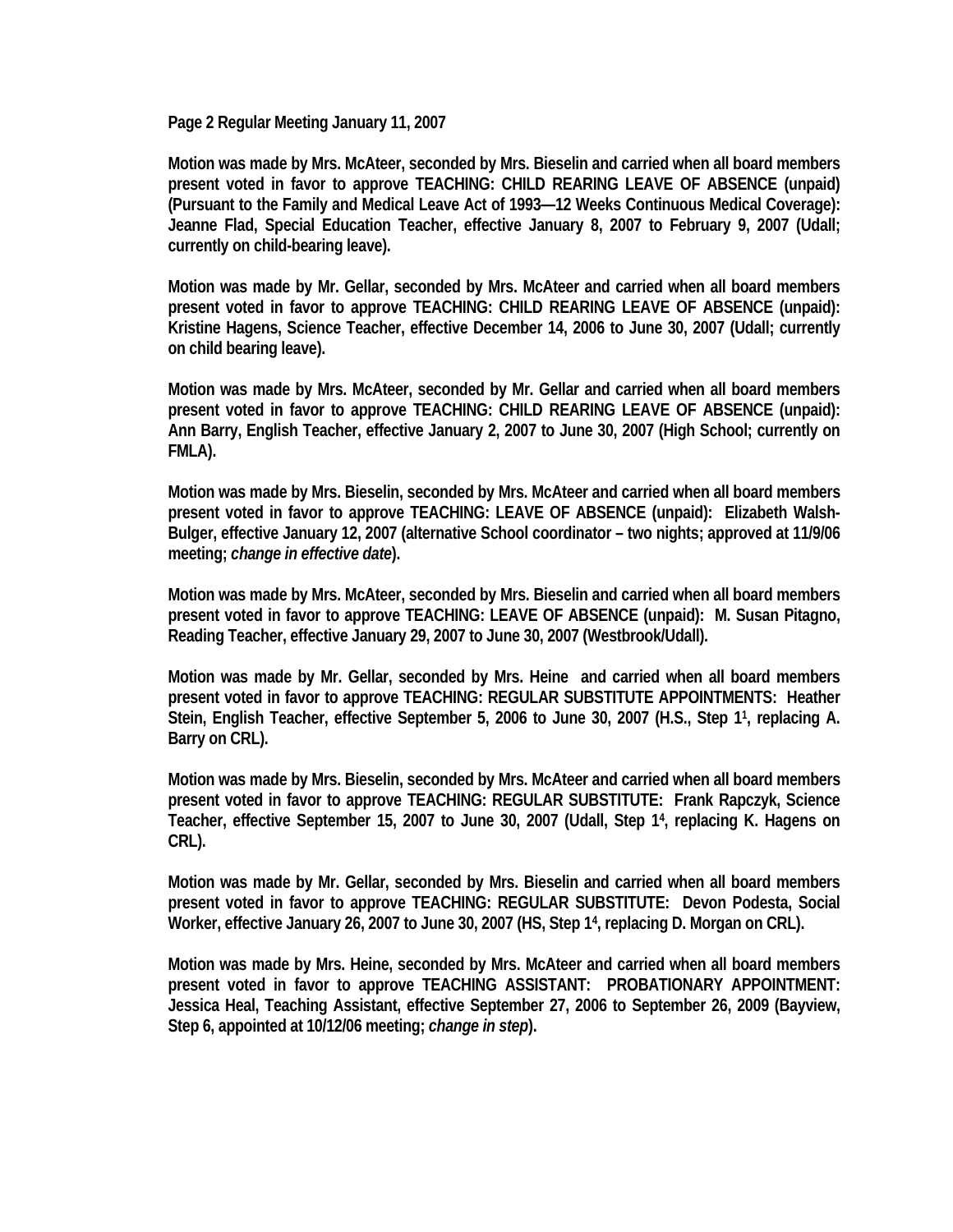**Page 3 Regular Meeting January 11, 2007** 

**Motion was made by Mrs. Bieselin, seconded by Mrs. McAteer and carried when all board members present voted in favor to approve TEACHING ASSISTANT: PROBATIONARY APPOINTMENT: Donna Saliba, Teaching Assistant, effective October 3, 2006 to October 2, 2009 (Captree, Step 6, appointed at 10/12/06 meeting;** *change in step***).** 

**Motion was made by Mr. Gellar, seconded by Mrs. McAteer and carried when all board members present voted in favor to approve CLASSIFIED CIVIL SERVICE: PROBATIONARY APPOINTMENT: Janet Kehoe, Secretarial Assistant, effective January 17, 2007 (Step 1, District Office, replacing C. Hirt, resigned).** 

**Motion n was made by Mrs. Heine, seconded by Mrs. Bieselin and carried when all board members present voted in favor to approve OTHER: SUBSTITUTE TEACHERS (\$105 per diem): Michele Bartlett, effective January 29, 2007,** *student teacher***; Stephanie Ciani, effective January 29, 2007,**  *student teacher***; Kristin Cullen, effective January 22, 2007,** *student teacher***; Melanie Derosa, effective January 29, 2007,** *student teacher***; Suzanne DiGregorio, effective January 2, 2007,** *student teacher***; Sabrina Fuchs, effective January 22, 2007,** *student teacher***; Zachery Kelly, effective January 29, 2007,** *student teacher***; Dyane Koza, effective January 29, 2007,** *student teacher***; Cathleen Pafundi, effective January 29, 2007,** *student teacher***; Erin Parnell, effective January 4, 2007; Carla Perrone, effective December 13, 2006; Bonnie Rabin, effective January 2, 2007; Tracy Thalhamer, effective January 22, 2007,** *student teacher***; Lisa Torre, effective January 29, 2007,**  *student teacher***; Erin Wallace, effective January 29, 2007,** *student teacher***.** 

**Motion was made by Mrs. McAteer, seconded by Mr. Gellar and carried when all board members present voted in favor to approve OTHER: ADVISORS/CLUBS 2007 SCHOOL YEAR: Udall Rd. Middle School--Lori Alimonti, Friends of Rachel Club.** 

**Motion was made by Mrs. Bieselin, seconded by Mrs. McAteer and carried when all board members present voted in favor to approve OTHER: ALTERNATIVE SCHOOL: RESIGNATION: Dina Barone, English Teacher, effective December 20, 2006.** 

**Motion was made by Mrs. McAteer, seconded by Mr. Gellar and carried when all board members present voted in favor to approve OTHER: ALTERNATIVE SCHOOL: APPOINTMENT: Rosa Contos, English Teacher, effective January 3, 2007.** 

**Motion was made by Mrs. Heine, seconded by Mrs. McAteer and carried when all board members present voted in favor to approve OTHER: ALTERNATIVE SCHOOL: APPOINTMENT: Dawn Morrison, Leave Replacement Coordinator (two nights), effective January 16, 2007, replacing E. Walsh-Bulger, CRL; approved at 11/9/06 meeting—***change in effective date***.**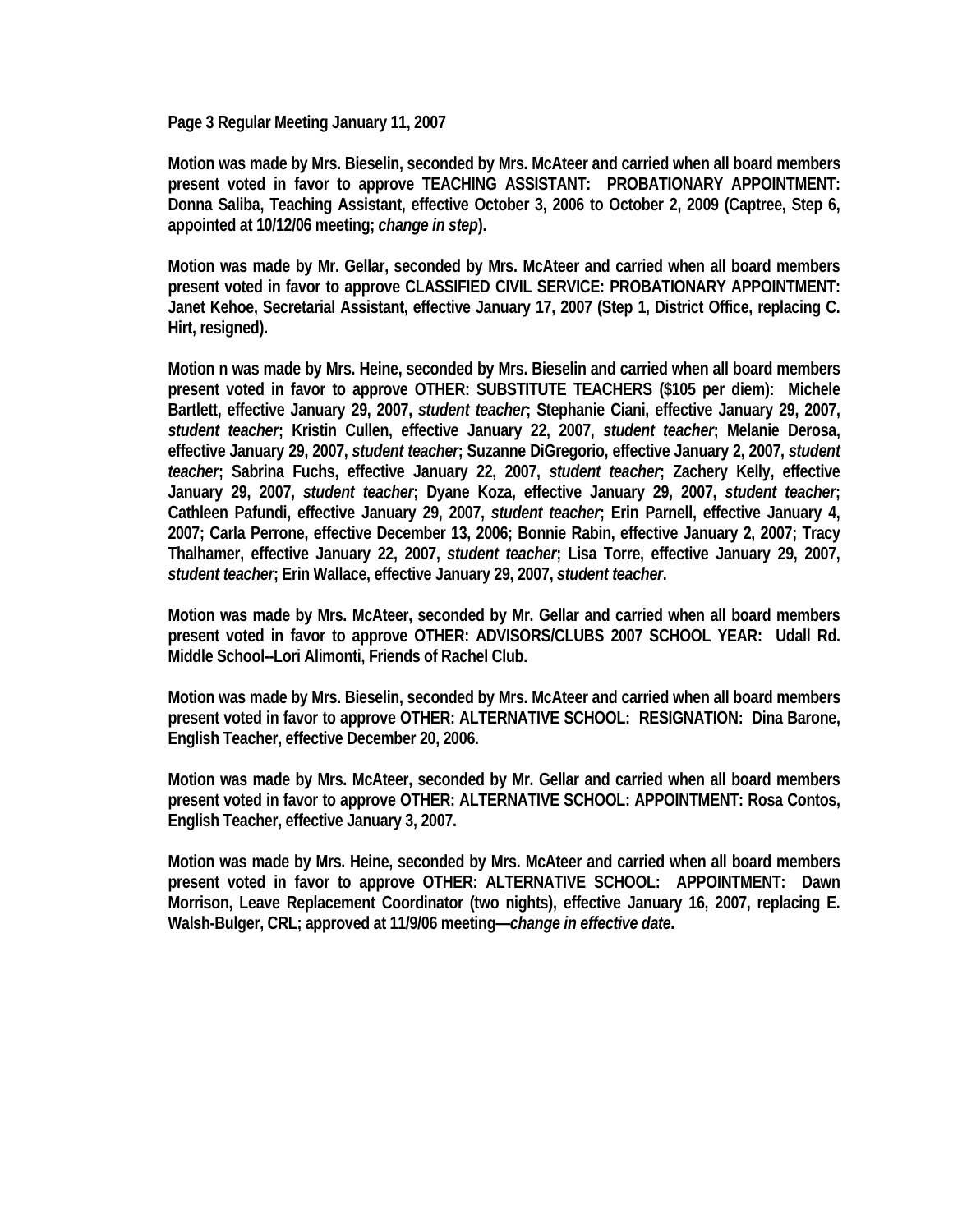**Page 4 Regular Meeting January 11, 2007** 

**A representative from the external auditor, R.S. Abrams & Co., LLP, gave a brief audit presentation for year ending June 30, 2006. West Islip was given the best opinion that can be given, "unqualified opinion". They did not find any material weakness with controls and are happy with what is in place now. The district has been very proactive with recommendations from prior year. She thanked Mrs. Duffy and staff for being helpful and easy to work with. The Audit Report and management letter will be on the district's website.** 

**The Finance Committee met on 1/9, as reported on by Mrs. Heine. The Buildings and Grounds Committee met on 1/9, as reported on by Mr. Gellar. There were no meetings held for the Audit, Policy, Public Relations, and School Board/Student Liaison Committees.** 

 **Mrs. McAteer reported on Committee on Special Education/Preschool Special Education recommendations re: classification/placement/I.E.P. modifications of students as delineated: CSE # 4906, 3892, 5178, 6344, 5755, 3221, 6339, 5699, 5669, 4048, 6231, 3176, 5544; CPSE# 6342, 6130, 6351, 6105, 6343, 6335, 6352, 6121, 6119, 6281, 6336, 6325, 6334, 6340, 6341, 6350, 6349. Mrs. Bieselin reported on Health and Wellness Committee meeting of 1/11. Mr. Gellar reported on Legislative Action Committee. The first meeting is scheduled for January 25, 2007, 7:30 PM, Beach Street Middle School Library. The public is encouraged to attend.** 

**The Treasurer's Report for November was presented. Beginning book balance \$17,202,804.52, ending book balance \$9,991,596.16.** 

**Motion was made by Mrs. Heine, seconded by Mrs. McAteer and carried when all board members present voted in favor to approve budget transfers, as recommended by Finance Committee.** 

**Motion was made by Mrs. Bieselin, seconded by Mrs. McAteer and carried when all board members present voted in favor to approve the following donations, with thanks: Bayview PTA donation for tree beautification \$1,192.00, and P.J. Bellew donation for Arts in Education \$850.** 

**Motion was made by Mrs. McAteer, seconded by Mr. Gellar and carried when all board members present voted in favor to approve the following Health Service contract with West Islip UFSD: Brentwood UFSD (St. Joseph's Academy) 7 students @ \$545.58 = \$3,819.06.** 

**Motion was made by Mrs. McAteer, seconded by Mr. Gellar and carried when all board members present voted in favor to approve cross-contracted services (for special education services) with Sachem Central School District for 1 student @ \$59,621.08.** 

**Motion was made by Mrs. Bieselin, seconded by Mrs. McAteer and carried when all board members present voted in favor to approve bids for Meat and Dairy. Meat bid was awarded to Flynn's Provisions, Mivila, Savory Foods, and T.A. Morris for total of \$3,801.50. Bid for dairy was awarded to Oaktre Dairy, Mivila, T.A. Morris, and Savory Foods for total of \$5,480.80.**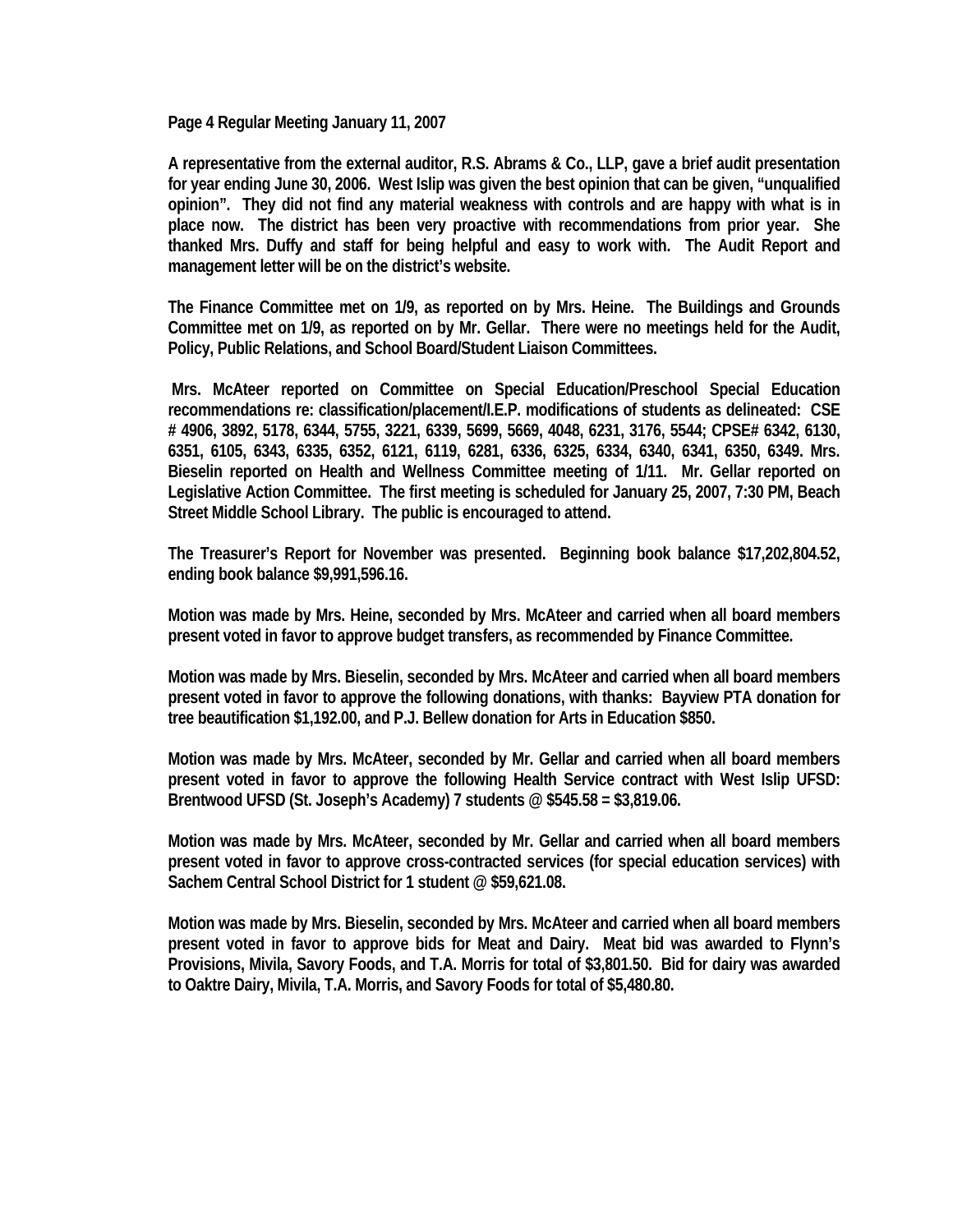**Page 5 Regular Meeting January 11, 2007** 

**Motion was made by Mrs. McAteer, seconded by Mrs. Bieselin and carried when all board members present voted in favor to approve Memorandum of Agreement with Teaching Assistants.** 

**Motion was made by Mrs. Heine, seconded by Mrs. McAteer and carried when all board members present voted in favor to approve Memorandum of Agreement with Paraprofessionals.** 

**NOTICES/REMINDERS: Mr. W. Smith encouraged public to attend budget work-session meetings. March 1st is the first meeting at Beach Street Library. He said it is the intent of this board to maintain a healthy communication with the public, with regard to budget planning and to gauge support and/or dissention for the budget. He encouraged everyone to attend meetings, go to our web-site and/or to email administration with concerns and for information. Mrs. Heine referred to article in Suffolk Life re: SAT scores and how important they are. She asked board if they can add courses to the curriculum for students preparing for SAT's. Scholarships are based on these**  scores, and said we need to add programs into curriculum by 10<sup>th</sup> grade, and look at cost of after **school programs. Mr. Stern replied we will check online software for computer labs. Students need a good overall curriculum as preparation for the SAT's, besides extra classes. Dr. Blau also added that a 40 minute period is not enough time to prepare students. She will ask Mr. Hartill to see if practice tests can be incorporated into the Academic Learning Center. Mr. W. Smith said we need to look to the professionals, i.e., Guidance counselors, staff and perhaps get the community to increase staff and add a counselor for working with academic staff and providing guidance and SAT preparation.** 

**"An Invitation to the Public" was held, with four residents speaking. Subjects of concern have been recorded in log.** 

**Motion was made by Mrs. Bieselin, seconded by Mrs. McAteer and carried when all board members present voted in favor to adjourn to Executive Session at 9:40 p.m. for the purpose of discussing personnel, negotiations and/or litigation. (Mrs. Bieselin did not attend Executive Session.)** 

**Meeting reconvened at 10:20 p.m. on motion by Mr. Gellar, seconded by Mr. W. Smith and carried when all board members present voted in favor.** 

**Motion was made by Mr. Gellar, seconded by Mrs. McAteer and carried when all board members present voted in favor to approve Memorandum of Agreement re: Larry Pacifico.** 

**Motion was made to adjourn at 10:25 p.m. by Mr. W. Smith, seconded by Mr. Gellar and carried when all board members present voted in favor.** 

 **Respectfully submitted by** 

 **Carolyn J. Cross District Clerk** 

**All correspondence, reports or related materials referred to in these minutes are on file in the District Office.**